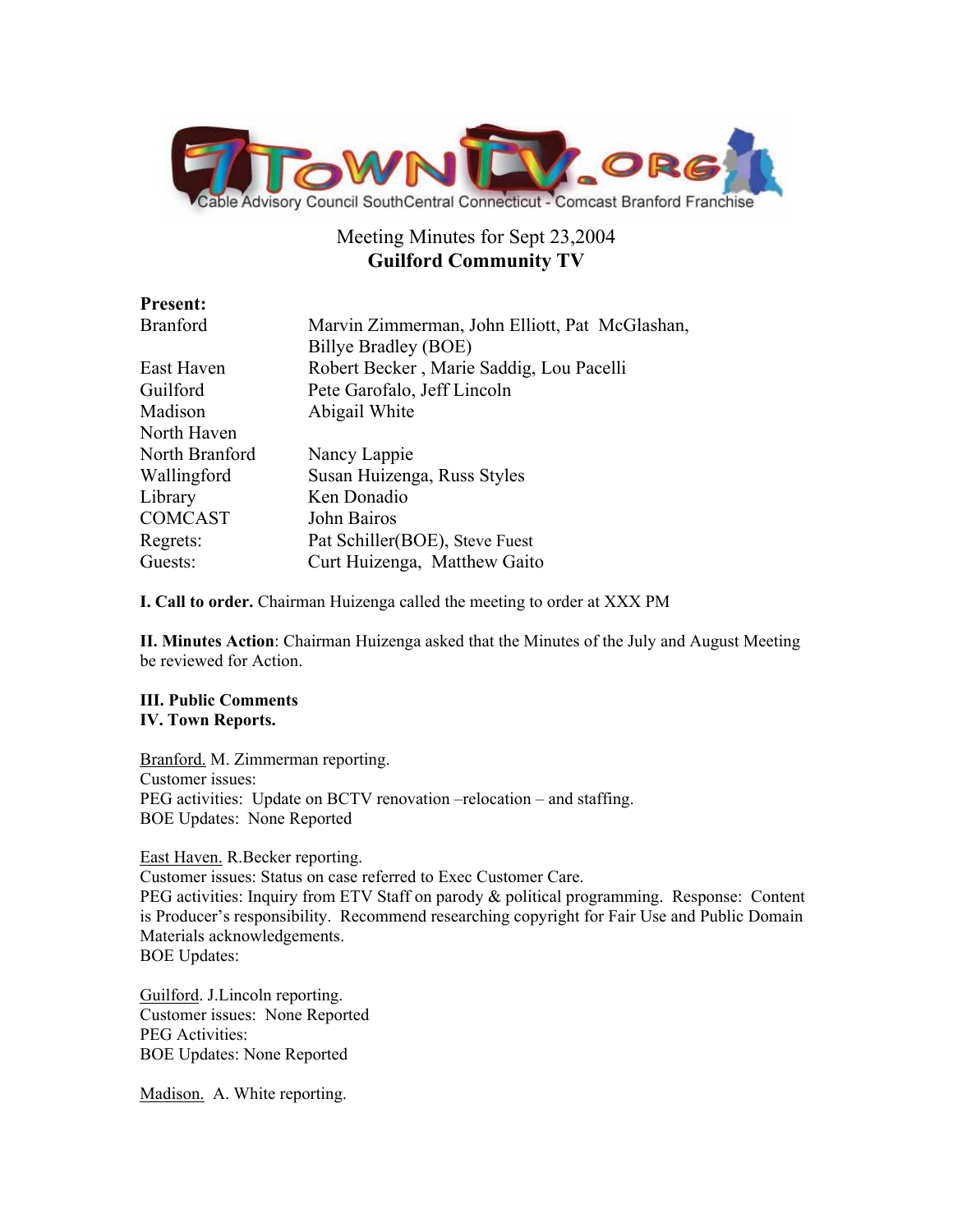Customer issues: None Reported PEG activities:

North Branford. N. Lappie reporting. Customer issues: 9.1.Chairman referred inquiry from a customer describing himself as a Senior re: Turner Network to Exec. Customer Care. PEG activities: BOE Updates:

North Haven. Effective 8.27.04 Iris David was re-appointed by First Selectman Kerry Kopetz.

## Wallingford. S. Huizenga reporting.

Customer issues: A Cable outage of several minutes at approx 10 am was reported on Tuesday. PEG activities: Some Access TV Shows got local press coverage in Record-Journal. WPAA submitted a PSA based on Willy-Wanka theme to NE Alliance Video Festival. Calls about Community Service have started to come in to studio. Provided videotape of Gov. Rell's cable television program "On the Record" to WPAA for cablecasting. On 9.13 referred inquiry to J. Lincoln Insurance committee. WPAA's monthly meeting question on status of the CACSCC Insurance Committee as their \$2,100 Directors Insurance thru Webster Financial is coming due.

BOE Updates: Superintendent participated in Wallingford Coalition for Unity program this week.

## **V. Officers' Reports.**

Chairman: Website search issue revealed that our hosting arrangement was not exactly what we had anticipated and the search and non-profit services of interest as well as ability to find our site via search engines are compromised by existing arrangement.

Submitted site to NE Alliance video festival.

Nutmeg Exec Director – resign to pursue – as attorney. Vice Chair: Vancant Position Treasurer: Received Bank Statements, Comcast Annual Stipend and PO Box Renewal Fee Bill. Secretary: No report

#### **VI. Committee Reports.**

Library: Item 18 activity with inquiry from Kathy Rieger,Library Director Blackstone Library. Referred to J. Bairos early Sept. He indicated he would follow-up.

Insurance:

# **VII. COMCAST Report.**

- 1. Letter was sent May 3, 2004 stating who correspondence is to be sent to. Chairman Huizenga is asking for a full procedure. He states that this was sent in the correspondence and Chairman Huizenga asked for a copy in writing. J.Barios provided a copy. Policy is to send correspondence to J.Barios only.
- 2. A copy of 2004 inquiry log was provided.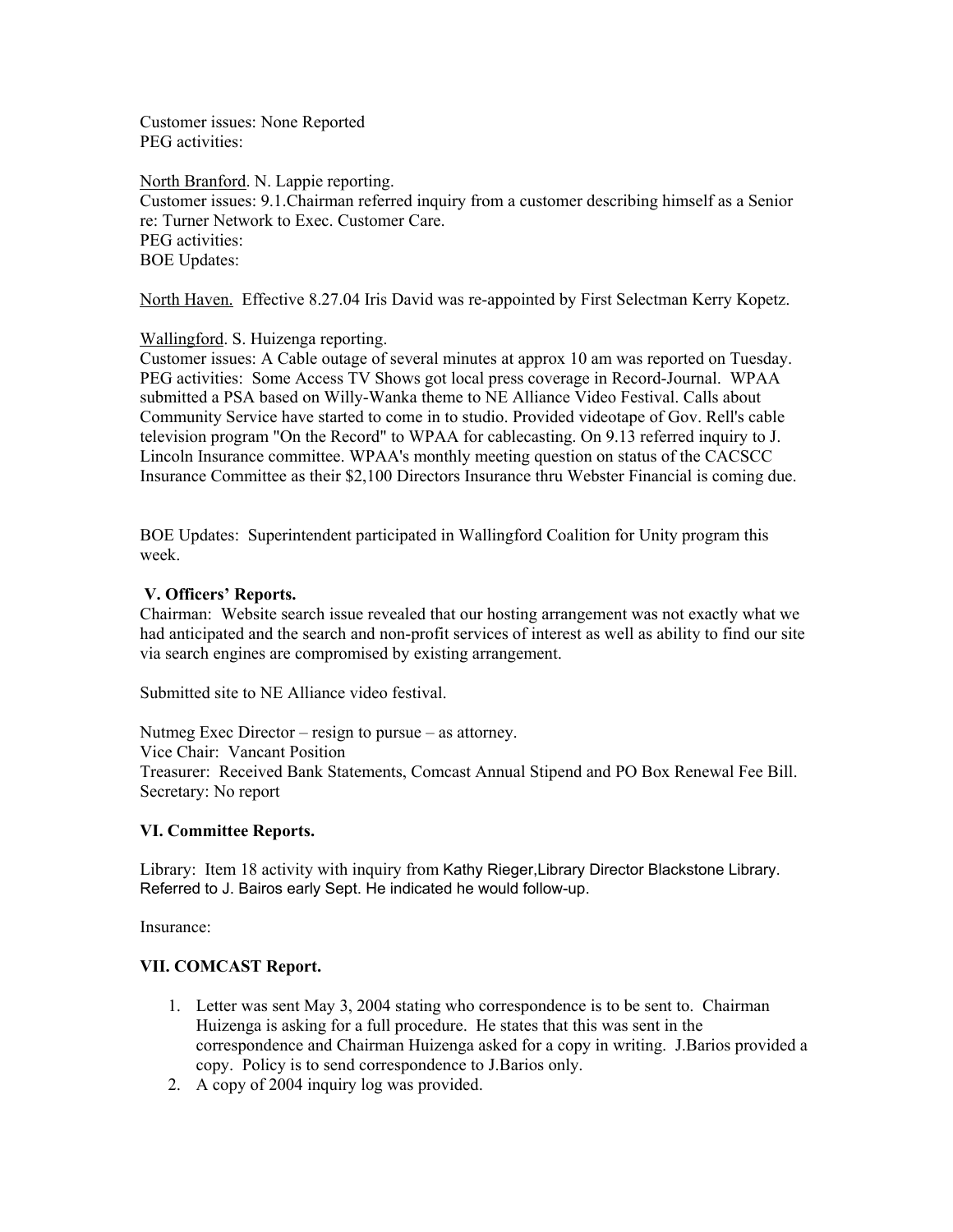- 3. The tape is copyrighted and retransmission agreements need to be completed. This supercedes all previous correspondence indicating there was permission to use music through copyright provisions with ASCAP/BMI.
- 4. The tape is copyrighted and retransmission agreements need to be completed. This supercedes all previous correspondence indicating there was permission to use music through copyright provisions with ASCAP/BMI.
- 5. At discretion of Cable Advisory Council. If possible, the council asks for the visit to take place in lieu of the November meeting. If possible, it will be done as a 6:00 meeting on the 3rd Thursday of November.
- 6. Discussions took place in June regarding improving the music signal. J. Barios reports that Wallingford GTV states the signal has been improved and the issue has been resolved. Chairman Huizenga will follow up with the station and J.Barios will send a technician out to check on the signal.
- 7. Requests from Wallingford and North Haven requested DCT to transmit CT-N. Any local access group with digital access may use the DCT to transmit CT-N. This is a policy change because CT-N will no longer be providing tapes to the PEG groups. Any towns without DCT need to upgrade their service. The box will be provided for a monthly fee. A written copy of this policy is requested.
- 8. J.Barios stated that he feels Router Policy needs to be in place before he will provide the training and/or access to the router. An identification of what sort of policy needs to be provided is requested in writing by the Council.
- 9. J.Barios stated that he feels Router Policy needs to be in place before he will provide the training and/or access to the router. An identification of what sort of policy needs to be provided is requested in writing by the Council.
- 10. J.Barios stated this is marketing demographics and is proprietary information.
- 11. J.Barios stated this is not provided in the franchise agreement. Chairman Huizenga stated there was a commitment in January of 2003 to provide training. J.Barios stated that he will provide the training if it is still requested.
- 12. They are currently in discussions with survey companies. More information will be available at next month's meeting.
- 13. The new address will be in an insert in September.
- 14. He reported this is not part of the franchise agreement, it is part of the docket of the DPUC. J.Barios is the contact person for the development of alternative commitments. He needs input from the Advisory Council on this issue.
- 15. J.Barios is the designated contact for the Cable Advisory Council and PEG groups. Requests for other technical support needs are to be directed to J.Barios and if necessary he will involve other personnel. 1-800-556-9979 is the number designated for PEGs for any technical assistance. More information needs to be provided to J.Barios to clarify this issue
- 16. Customer service availability and hours is still unanswered.
- 17. These change frequently. He will forward these electronically as long as the website is updated as soon as changes are forwarded.
- 18. All schools and libraries have been serviced according to J.Barios and he further states that no inquiries have taken place. A list of all schools and libraries and their status is still requested by the Advisory Council.
- 19. There was some confusion over the request and there was miscommunication. J.Barios apologizes for the confusion and miscommunication. BCTV has unhappily agreed to cover the cost of moving the line. Comcast is picking up the cost of \$17,000.
- 20. Item 6 of the docket of DPUC addresses this issue. Comcast would like to work with the Advisory Council to develop these standards. This will be addressed at next month's meeting.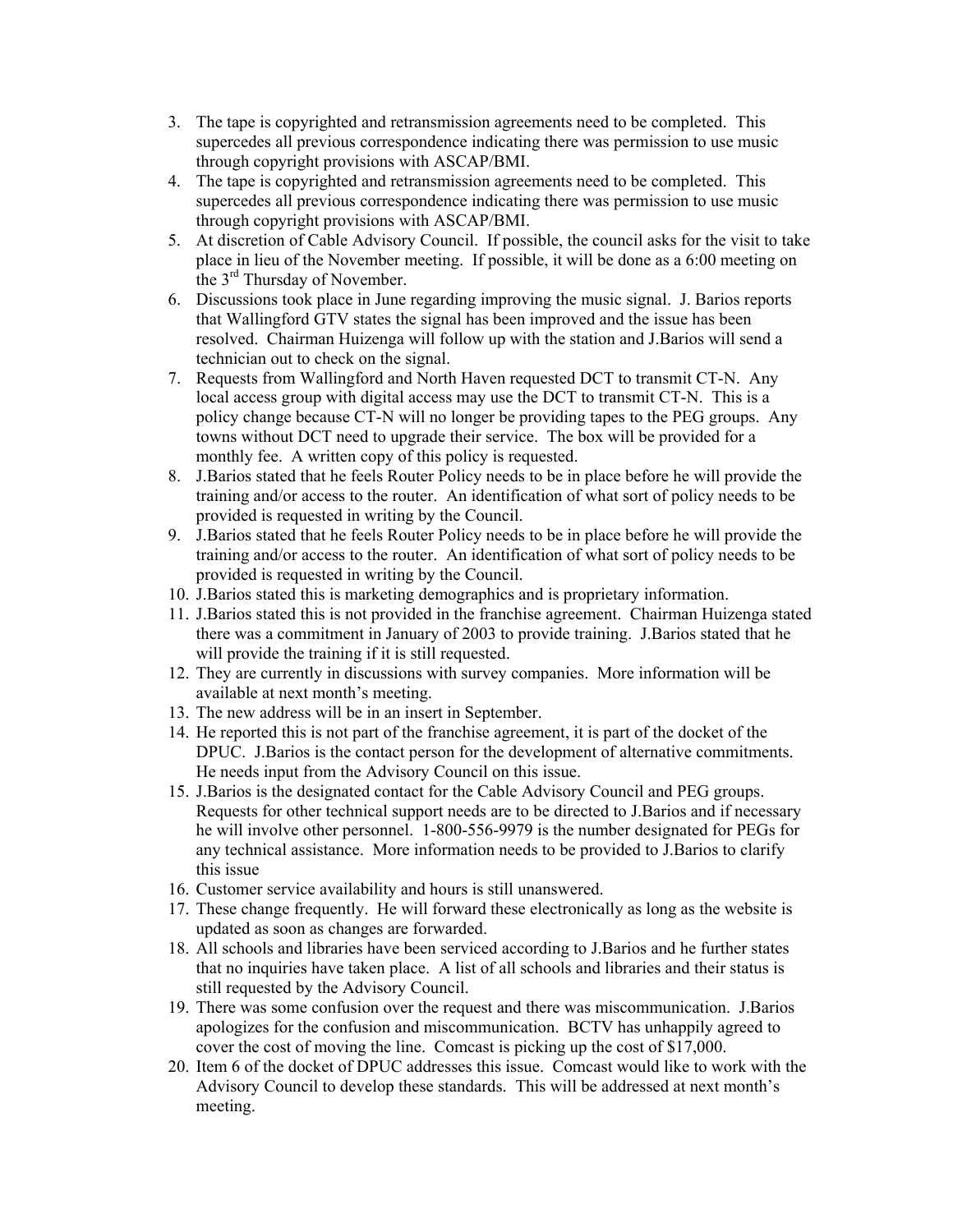- 21. J.Barios stated that the magazine was discontinued with merger of the company. There was confusion as to who was on the list and the Council is asking for the distribution list for this mailing so it can be verified that the correct people were notified. J.Barios stated if people complain about not receiving the magazine they should contact him directly.
- 22. Covered under treasurer's report—still to be determined.
- 23. Closed earlier in the meeting.
- 24. See #2

# **VIII. Correspondence: INCOMING**

- 1. Appointment NH **(**See No. Haven Report).
- 2. A Guide for Media Action 2004 from US Dept of Health & Human Services
- 3. Confirmation that NE Alliance Web Site submission was received.
- 4. Copy of CT-N correspondence to K. Roberts and follow-up permission to post on Web site for CT\_N Coverage. ts. Further follow-up has not taken place as of yet. They are interested in working out a solution for towns without CT-N on the basic tier which would eliminate the need to provide tapes of the programming.
- 5. DPUC notices regarding Comcast Lakeville and Middletown Franchises and Adelphia.
- 6. Received e-copy of DPUC submission from J. Bairos on 9.10.04
- 7. Received Sept 10 Wyland Dale Clift resigned as Executive Director of Nutmeg TV effective October 15, 2004 to form a law partnership with Attorney Jeffrey R. Steeg of Bristol. Together we are starting a new law firm, Steeg & Clift, with offices to be located at 124 Main Street, Suites 100-102, Bristol, CT 06010. Telephone number: 860-583-1316.
- 8. On 9.3 Exec. Customer Care provided alternate contact due to planned vacation until 9.13.04.
- 9. 9.7.04 Comcast corrections for Programming Changes

## OUTGOING

Exec Customer Care 9.12.04 7TownTV: complicated and delayed follow-up on Customer Case Since I was already behind in referring this case to you (received at June Meeting) - your availability due to vacation is not an issue. Case: East Haven Subscriber Issue: Accuracy of billing and different status on Billing from Branford Office and Call Center. Written Inquiry to company May 11,2004. is several pages of correspondence to the company.

Please advise on a few items related to this case:

1) Does the company records indicate this was referred to the advisory council? 2) Is there a record of an incomplete service inquiry? If a subscriber is disconnected - what is the service procedure>?

3) Was this subscriber eligible for any special offers?

4) Is their a record of in person follow-up by customer?

5) What is the reason the account has not been credited from the company's perspective?

## **IX. Old Business**-

The draft CACSCC Router Policy will be posted on the Web Site and distributed to all Community Access Management with a

Comment Period Sept. 23rd until October 15th and planned Effective Date of Dec. 1st 2004. The Policy proposed is to address Router technologies until such time as secured access to a router and/or training becomes available from the company. The proposed use of the Router is: •adoption of presets for cablecast sources, routing configurations and schedules.

All other confirmed status on this matter remain unchanged including designation of CACSCC Chairman as coordinator/contact.

**X. New Business** – no new items opened.

**XI. Adjournment.** XXXX moved to adjourn this evenings meeting. The motion was seconded by XXXXX and unanimously carried. The meeting adjourned at XXX p.m.